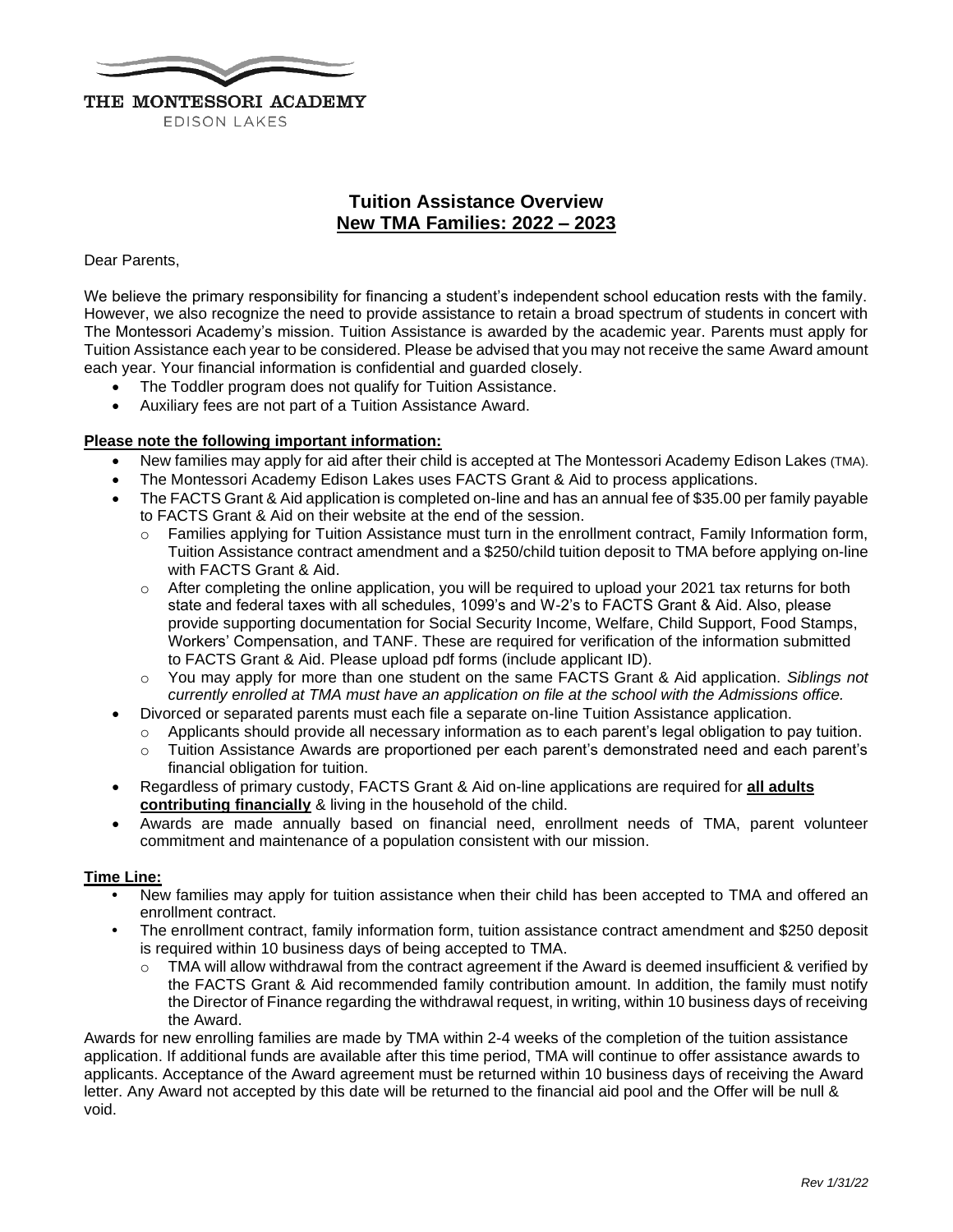## **FACTS Grant & Aid On-line application process**

### **Overview:**

The Montessori Academy uses FACTS Grant & Aid to process applications. FACTS Grant & Aid will be the standard submission format for all applications.

FACTS Grant & Aid does not decide whether Tuition Assistance will be given or how much to give; rather FACTS Grant & Aid provides a need-based Tuition Assistance analysis service which includes a recommendation of what a family should reasonably contribute toward tuition. All information from FACTS Grant & Aid is kept confidential.

Results are reviewed by the Financial Aid Committee which makes recommendations based on next year's budget. Upon approval by the Committee, Tuition Assistance Offers are then sent to families.

#### **Instructions:**

To start the process, please log onto the FACTS Grant & Aid site at:

<https://online.factsmgt.com/signin/4DT7V>

- As a reminder, you must reapply each year.
- The application process is self-guided. You may navigate in and out of the program allowing you to partially complete an application and go back to it at another time. Online e-mail and a 24/7 helpline is provided. Please do not call the school with questions.
- After completing the online application, you will be required to upload your 2021 tax returns for both state and federal taxes with all schedules, 1099's and W-2's to FACTS Grant & Aid. Also, please provide supporting documentation for Social Security Income, Welfare, Child Support, Food Stamps, Workers' Compensation, and TANF. These are required for verification of the information submitted to FACTS Grant & Aid. Please upload pdf forms, with a size less than 20 MB (include applicant ID). Please do NOT use your mobile device to photo copy required documentation due to problems with legibility.
- New Families should complete the online applications and submit all tax information to FACTS Grant & Aid as soon as possible to be considered for the tuition assistance program.
- Applications with incomplete information cannot be processed by FACTS, and will not be considered by the Tuition Assistance Committee until complete information is submitted.
- Submitting false or deliberately misleading information is grounds for immediate revocation of any Tuition Assistance Offers, Awards, and agreements; and will result in a **permanent** ban on applying for any future Tuition Assistance.
- Contact the Finance Office at The Montessori Academy Edison Lakes with questions: mjun@tmael.org.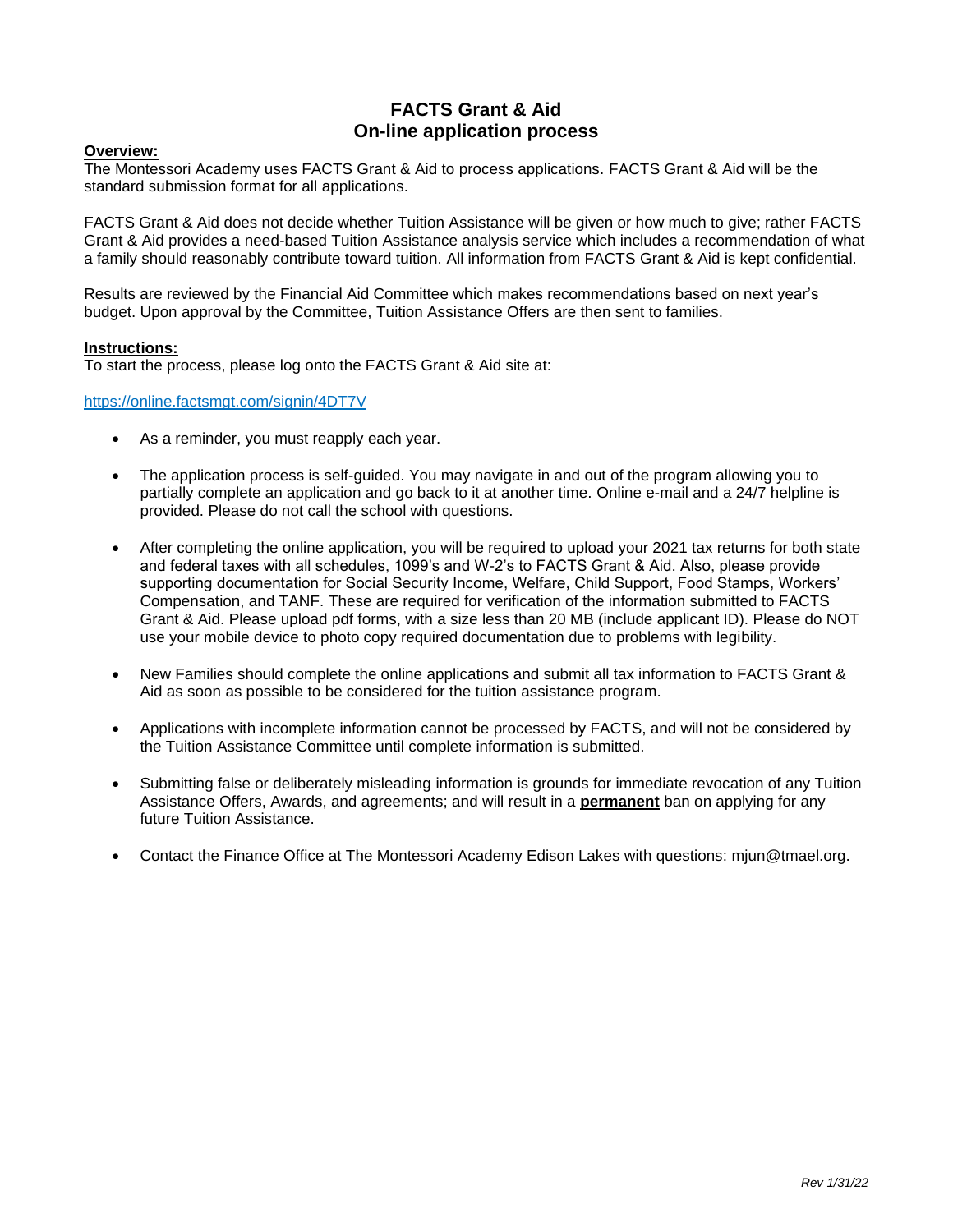

# THE MONTESSORI ACADEMY

**EDISON LAKES** 

## **Tuition Assistance Contract Amendment**

I/We are applying for Tuition Assistance for the 2022 - 2023 school year.

## **Family Information**

Children for whom aid is being requested:

| Name<br>___ | Date $\epsilon$<br>,,,,,,<br>വ<br>.<br>__ | $-$ |
|-------------|-------------------------------------------|-----|
|             |                                           |     |

Name \_\_\_\_\_\_\_\_\_\_\_\_\_\_\_\_\_\_\_\_\_\_\_\_\_\_\_\_\_\_\_\_\_\_\_\_ Date of Birth \_\_\_\_\_\_\_\_\_\_\_\_\_Program \_\_\_\_\_\_\_\_\_\_\_\_\_\_

| Name | .<br>. വ<br>Jate | ------<br>. |
|------|------------------|-------------|
|      | וו ווכ           | πп<br>. .   |

|                                                            | <b>Mother</b> | <b>Father</b> |
|------------------------------------------------------------|---------------|---------------|
| Name                                                       |               |               |
| Home Address                                               |               |               |
| Home Phone<br>Cell Phone<br>Email address                  |               |               |
| Occupation                                                 |               |               |
| Place of Employment                                        |               |               |
| <b>Business Address</b>                                    |               |               |
| <b>Business Phone</b>                                      |               |               |
| Name and Address to which<br>correspondence should be sent |               |               |

| <b>Marital Status</b> | Married             | <b>Divorced</b> | Separated    |
|-----------------------|---------------------|-----------------|--------------|
|                       | Never Married       | Widowed         | Other        |
|                       |                     |                 |              |
| Children(s) Principal | <b>Both Parents</b> | Father          | Mother       |
| Residence             | Stepfather          | Stepmother      | Grandparents |
|                       | Other               |                 |              |
|                       |                     |                 |              |

• If parents are divorced or separated, please state financial obligation of the non-custodial parent. If the non-custodial parent claims no financial responsibility, or limited financial responsibility for education expense, submit appropriate documentation, such as a court decree. Tuition Assistance Awards are proportioned per each parent's demonstrated need and each parent's financial obligation for tuition. Regardless of primary custody, FACTS on-line applications are required for **all adults contributing financially** & living in the household of the child. Incomplete submissions cannot be processed.